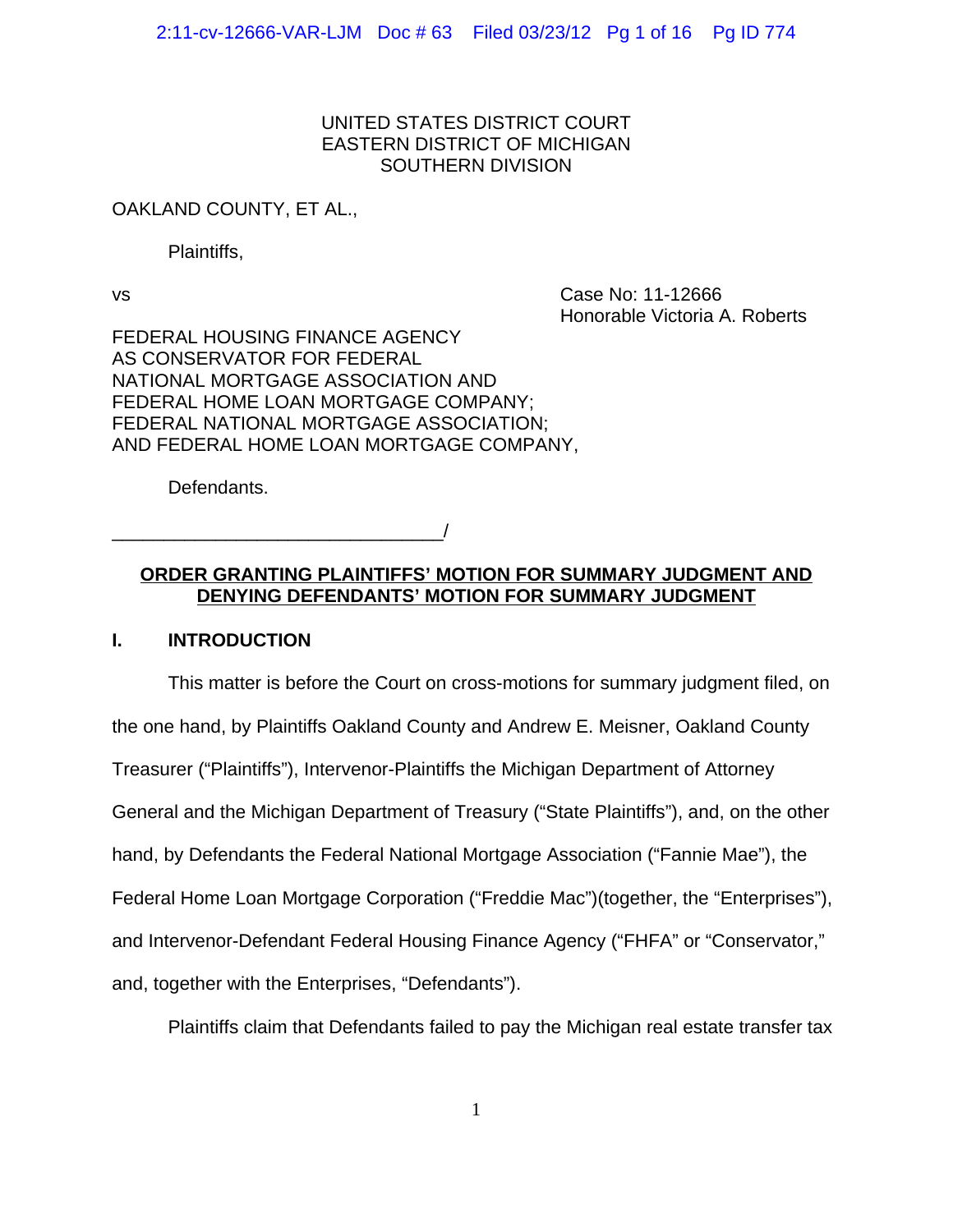## 2:11-cv-12666-VAR-LJM Doc # 63 Filed 03/23/12 Pg 2 of 16 Pg ID 775

when they conveyed property in Oakland County. They seek a judgment that Defendants are liable for unpaid taxes in an amount to be determined. Defendants claim they are exempt from the tax.

Oral argument was heard on February 10, 2012.

For the reasons that follow, Plaintiffs' and State Plaintiffs' motions for summary judgment are **GRANTED**. Defendants' motion for summary judgment is **DENIED**.

## **II. BACKGROUND**

This case involves the Enterprises' claimed exemption from the Michigan State Real Estate Transfer Tax, MCL § 207.521 *et seq.*, and the County Real Estate Transfer Tax, MCL § 207.501 *et seq.* (the "Transfer Taxes"). The statutes impose a tax by the State of \$7.50 per \$1,000 in value on the property sold, and by the County of \$1.10 per \$1,000. *Id.* §§ 502, 523. These taxes are not taxes on real property; rather, they are excise taxes (not direct taxes), paid on the recording of deeds, when ownership of property is transferred. An "excise tax" is a tax levied upon the use and transfer of property.

Congress chartered the Enterprises to "establish secondary market facilities for residential mortgages," to "provide stability in the secondary market for residential mortgages," and "to promote access to mortgage credit throughout the Nation." Defs. Resp. Br., Doc. 40, p.3 (quoting 12 U.S.C. § 1716). Though originally created as federal entities, both Fannie Mae and Freddie Mac later became private corporations, which publicly traded. They were required to file reports with the Securities and Exchange Commission. Pltfs. Br., Doc. 5, p. 1.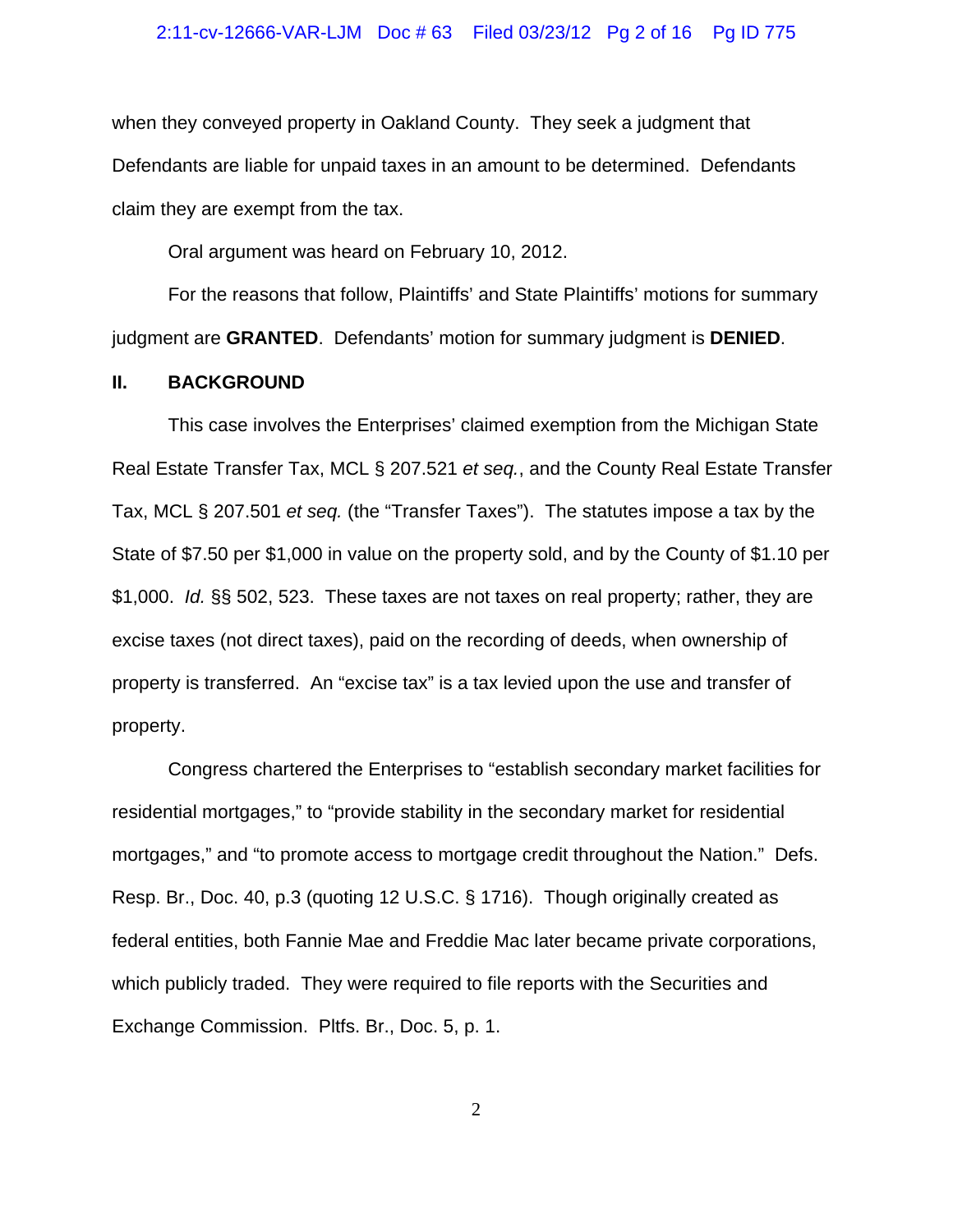## 2:11-cv-12666-VAR-LJM Doc # 63 Filed 03/23/12 Pg 3 of 16 Pg ID 776

FHFA is a federal agency created by the Housing Economic Recovery Act of 2008 ("HERA") to regulate the Enterprises. 12 U.S.C. § 4501 *et seq*. On September 6, 2008, the Director of FHFA placed the Enterprises into FHFA's conservatorship "for the purpose of reorganizing, rehabilitating or winding up [their] affairs." Defs. Resp. Br., Doc. 40., p.4 (quoting 12 U.S.C. § 4617(a)(2)). FHFA, as Conservator, "'immediately succeed[ed] to . . . all rights, titles, powers, and privileges of [the Enterprises], and of any stockholder, officer, or director of [the Enterprises]'" and all rights (i) to the assets of the Enterprises; (ii) to collect all obligations and money due the Enterprises; (iii) to perform all functions of the Enterprises, in their name, consistent with appointment of the Conservator; and (iv) to exercise such incidental powers as may be necessary to carry out all powers and authorities specifically granted." *Id.* (citing 12 U.S.C. §§ 4617(b)(2)(A), (B), (J)).

The Enterprises own a large number of mortgages in Oakland County and throughout the country. As mortgages become delinquent and properties enter into foreclosure, the Enterprises take ownership of the properties and attempt to locate buyers. Once the Enterprises locate a buyer for a foreclosed property, they convey the property and record the deed. When the Enterprises present the deed for recording, they do not pay the transfer tax; they claim they are exempt under state law or federal law, or both, because transfer taxes are taxes on them as corporations.

During the foreclosure crisis of the past several years, the number of properties the Enterprises took ownership of ballooned. The Enterprises' potential transfer tax liability increased accordingly. Oakland County alone claims the Enterprises owe it in excess of millions of dollars.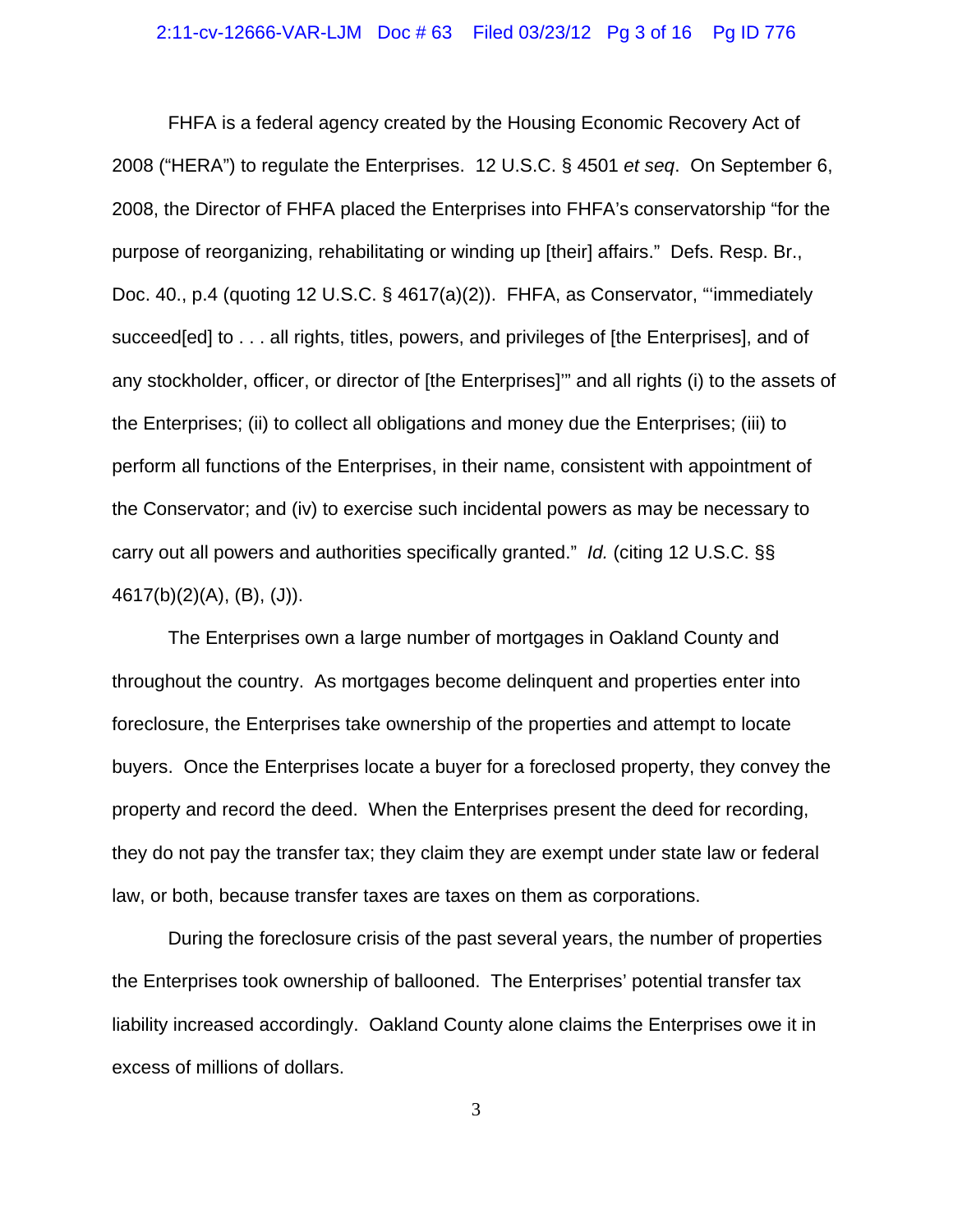## 2:11-cv-12666-VAR-LJM Doc # 63 Filed 03/23/12 Pg 4 of 16 Pg ID 777

 Plaintiffs filed suit against the Enterprises on June 20, 2011. On July 20, 2011, FHFA moved to intervene as defendant; Magistrate Judge Michelson granted the motion on September 20, 2011. On November 10, 2011, the State Plaintiffs moved to intervene; the parties stipulated to the intervention on November 23, 2011. Plaintiffs and State Plaintiffs filed separate motions for summary judgment raising substantially the same arguments. Defendants filed joint responses and cross-motions for summary judgment.

Plaintiffs allege that the Enterprises are liable for the Transfer Taxes because they are private corporations, not federal entities, and because their federal statutory exemptions from certain taxes do not include the Transfer Taxes.Plaintiffs say that the Supreme Court has long interpreted an exemption from "all taxation" to cover only direct taxation, not excise taxes such as the Transfer Taxes. Defendants respond that federal statutes granting them immunity from "all taxation" exempt them from payment of Transfer Taxes. Defendants further argue that their status as private entities or federal instrumentalities is irrelevant since Congress expressly exempted them from "all taxation." Therefore, Defendants say the Court need not decide whether they are constitutionally immune from all state and local taxation; the Court need only interpret federal statutes to conclude that they are immune from the Transfer Taxes.

## **III. LAW AND ANALYSIS**

## **A. Standard of Review**

The Court will grant summary judgment if "the movant shows that there is no genuine dispute as to any material fact and the movant is entitled to judgment as a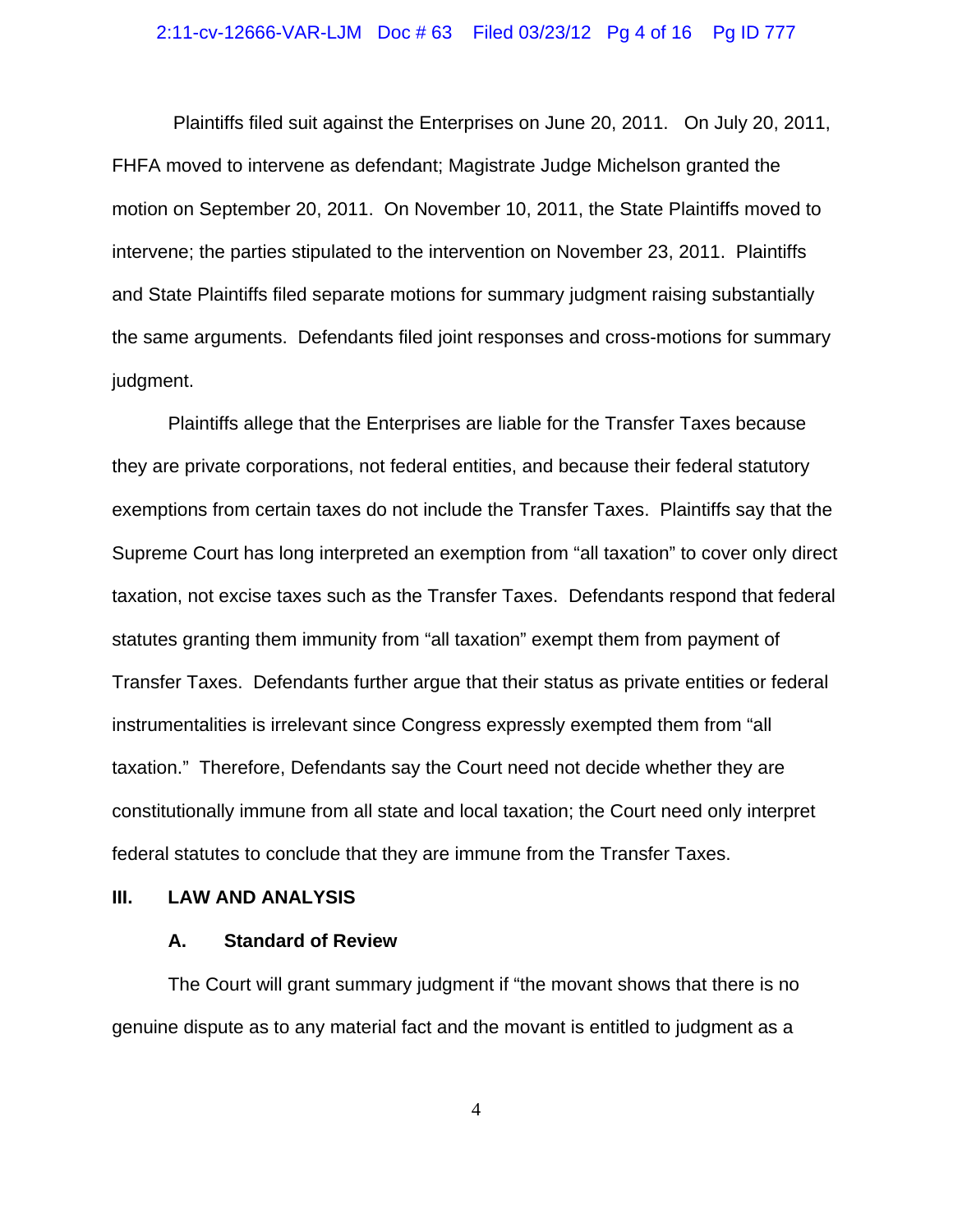## 2:11-cv-12666-VAR-LJM Doc # 63 Filed 03/23/12 Pg 5 of 16 Pg ID 778

matter of law." Fed. R. Civ. P. 56(a). When reviewing cross-motions for summary judgment, the court must assess each motion on its own merits.*Federal Ins. Co. v. Hartford Steam Boiler Insp. and Ins. Co.*, 415 F.3d 487, 493 (6th Cir. 2005)**.** "The standard of review for cross-motions for summary judgment does not differ from the standard applied when a motion is filed by only one party to the litigation." *Lee v. City of Columbus*, 636 F.3d 245, 249 (6th Cir. 2011)."[T]he filing of cross-motions for summary judgment does not necessarily mean that an award of summary judgment is appropriate." *Spectrum Health Continuing Care Group v. Anna Marie Bowling Irrevocable Trust*, 410 F.3d 304, 309 (6th Cir. 2005).However, summary judgment is particularly appropriate where "the case turns upon an issue of law, such as the construction of a statute." *Salazar v. Brown*, 940 F.Supp. 160, 161 (W.D. Mich. 1996).

## **B. Federal Statutes Exempt Defendants from "All Taxation"**

The Court begins its analysis by examining the language of the statutory

exemptions Congress granted Defendants. *See Gwaltney of Smithfield, Ltd. v.*

*Chesapeake Bay Found., Inc.*, 484 U.S. 49. 56 (1989) ("It is well settled that the starting

point for interpreting a statute is the language of the statute itself.").

Fannie Mae's federal charter provides that:

The corporation, including its franchise, capital, reserves, surplus, mortgages or other security holdings, and income, *shall be exempt from all taxation* now or hereafter imposed *by any State*, territory, possession, Commonwealth, or dependency of the United States, or by the District of Columbia, *or by any county*, municipality, or local taxing authority, except that any real property of the corporation shall be subject to State, territorial, county, municipal, or local taxation to the same extent as other real property is taxed. 12 U.S.C. § 1723a(c)(2) (emphasis added)

In nearly identical terms, Freddie Mac's charter states: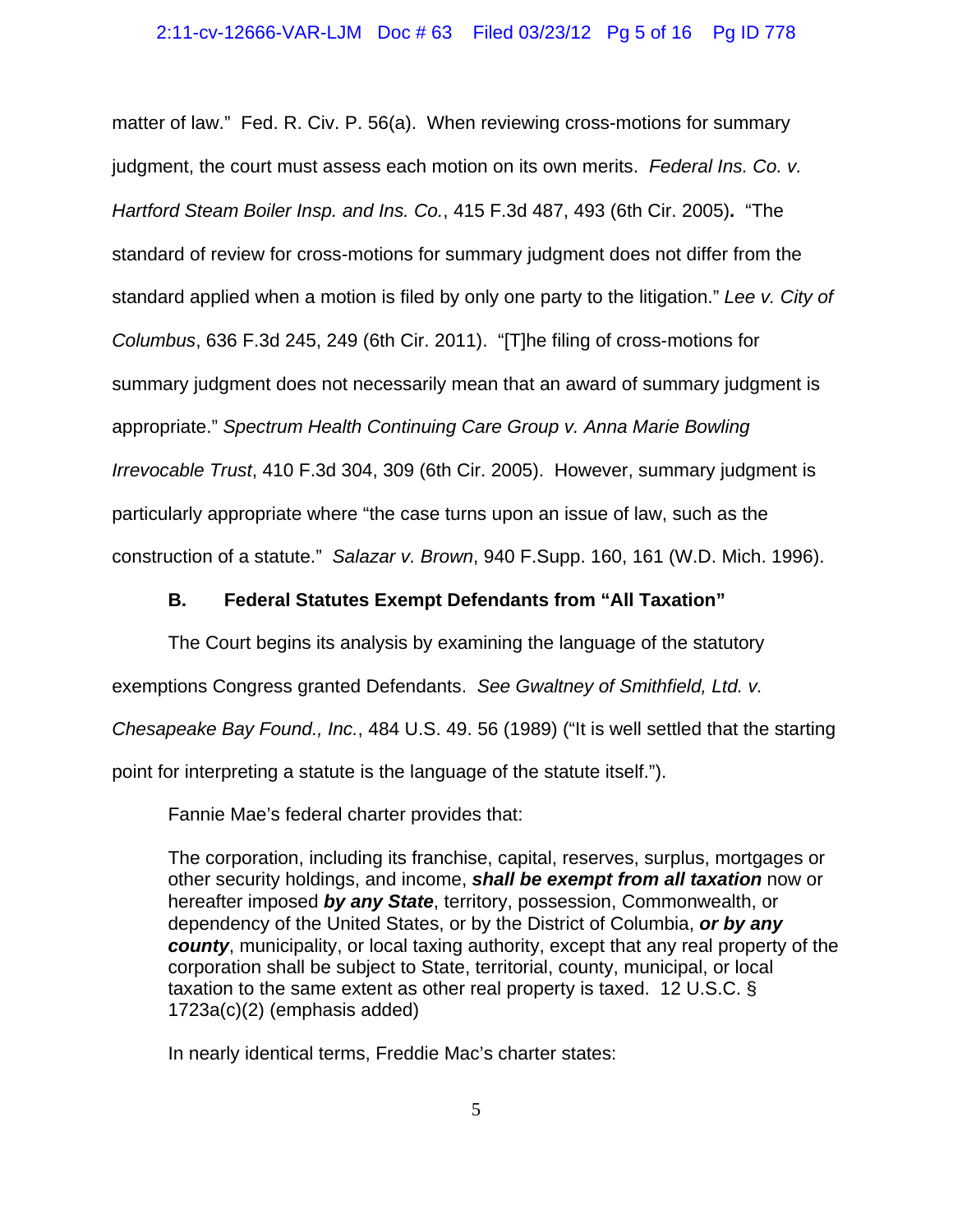The Corporation, including its franchise, activities, capital, reserves, surplus, and income, *shall be exempt from all taxation* now or hereafter imposed by any territory, dependency, or possession of the United States or *by any State, county*, municipality, or local taxing authority, except that any real property of the Corporation shall be subject to State, territorial, county, municipal, or local taxation to the same extent according to its value as other real property is taxed. 12 U.S.C. § 1452(e) (emphasis added).

Lastly, HERA provides that FHFA:

including its franchise, its capital, reserves, and surplus, and its income, *shall be exempt from all taxation imposed by any State, county*, municipality, or local taxing authority, except that any real property of the Agency shall be subject to State, territorial, county, municipal, or local taxation to the same extent according to its value as other real property is taxed  $\dots$  12 U.S.C. § 4617(j)(2) (emphasis added).

In addition, HERA provides that FHFA, as Conservator, shall not be liable for any fines

or penalties "including those arising from the failure of any person to pay any real

property, personal property, probate, or recording tax or any recording or filing fees

when due." 12 U.S.C. § 4617(j)(4).

The three statutes exempt each of the Defendants (the Corporations) from "all taxation" by state and local governments. However, distinctions are drawn between the corporations and their real property; their real property holdings are subject to a direct tax. The statutes are broadly worded, and their language is clear and unambiguous.

The parties are largely in agreement on the interpretation of the three statutes. First, they agree that the statutes control the outcome of this case. Moreover, they all agree that the statutes exempt the Corporations from all taxation, but that real property owned by the Corporations is subject to direct taxation according to the value of the property. Thus, the parties recognize that the statutes treat the Corporations separately from their real property holdings. In addition, the parties agree that transfer taxes are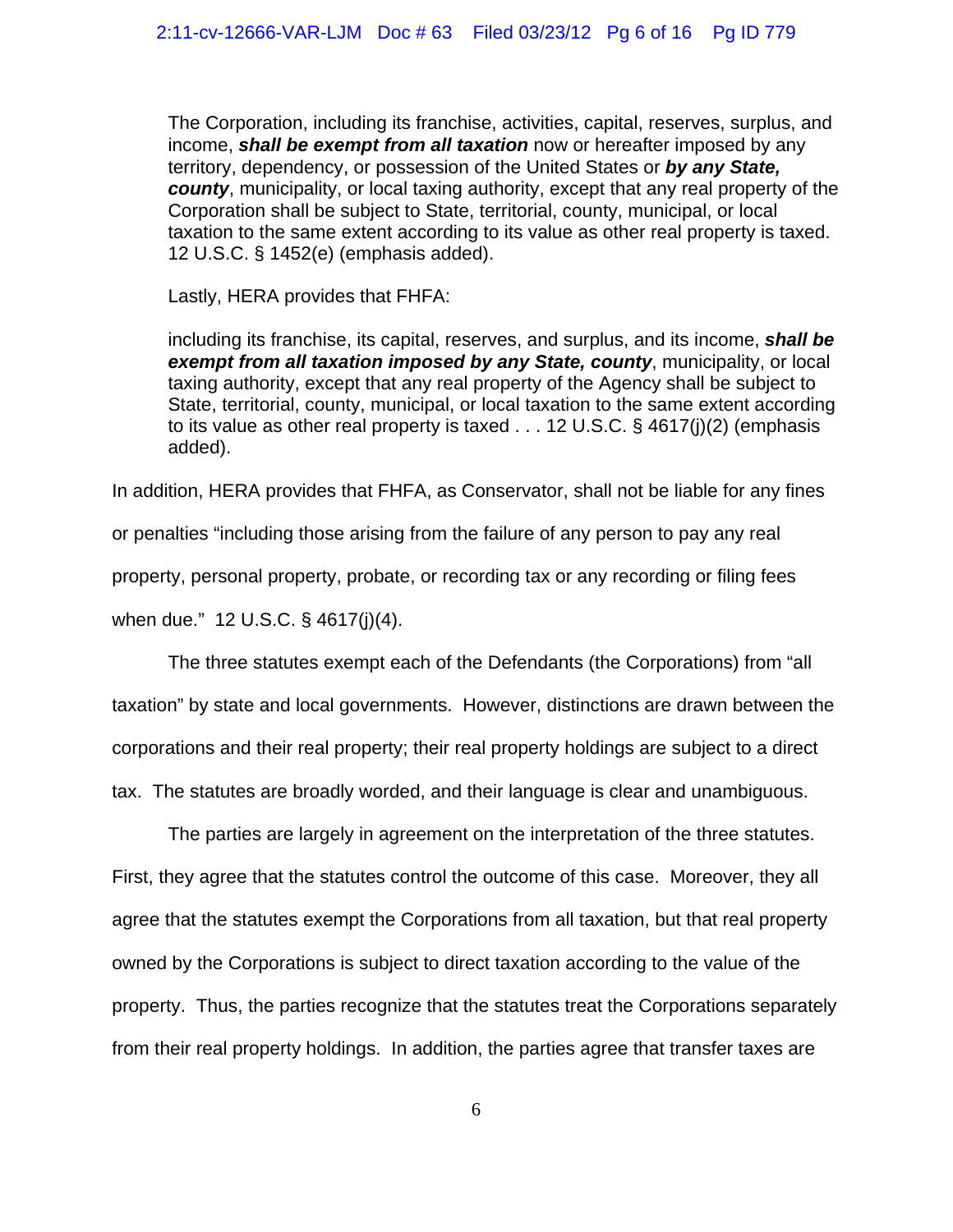## 2:11-cv-12666-VAR-LJM Doc # 63 Filed 03/23/12 Pg 7 of 16 Pg ID 780

excise taxes, not taxes on real property. Therefore, the Transfer Taxes do not fit into the exception in the statutes for real property.

The sole point of disagreement is over the interpretation of "all taxation." If Plaintiffs are to prevail, the Court must find that "all taxation" does not encompass Transfer Taxes.

## **C. The Nature of Transfer Taxes**

The parties agree that the Transfer Taxes are excise taxes, not direct taxes. Courts treat excise taxes, such as transfer taxes, differently from direct taxes. Since this case ultimately turns on this distinction, it is instructive to first examine the nature of transfer taxes.

A transfer tax is a form of excise tax. The Supreme Court defined an excise tax as one "which is levied upon the use or transfer of property, even though it might be measured by the property's value." *United States v. Wells Fargo Bank*, 485 U.S. 351, 355 (1988). The Court compared this with a direct tax, which is "a tax levied upon the property itself." *Id.* In finding that the City of Detroit income tax was an excise, the Michigan Supreme Court defined an excise as "a tax imposed upon the performance of an act, the engaging in an occupation, or the enjoyment of a privilege." *Dooley v. City of Detroit*, 121 N.W.2d 724, 729 (Mich. 1963); *see also* 71 AM JUR. 2d State and Local Taxation § 24 (2012) ("An excise tax is any tax which does not fall within the classification of a poll tax or a property tax, and which embraces every form of burden not laid directly upon persons or property.").

Numerous courts have held that transfer taxes, like the ones at issue here, are excise taxes. *See, e.g., Coolidge v. Long*, 282 U.S. 582, 608 (1931) (a "transfer tax" is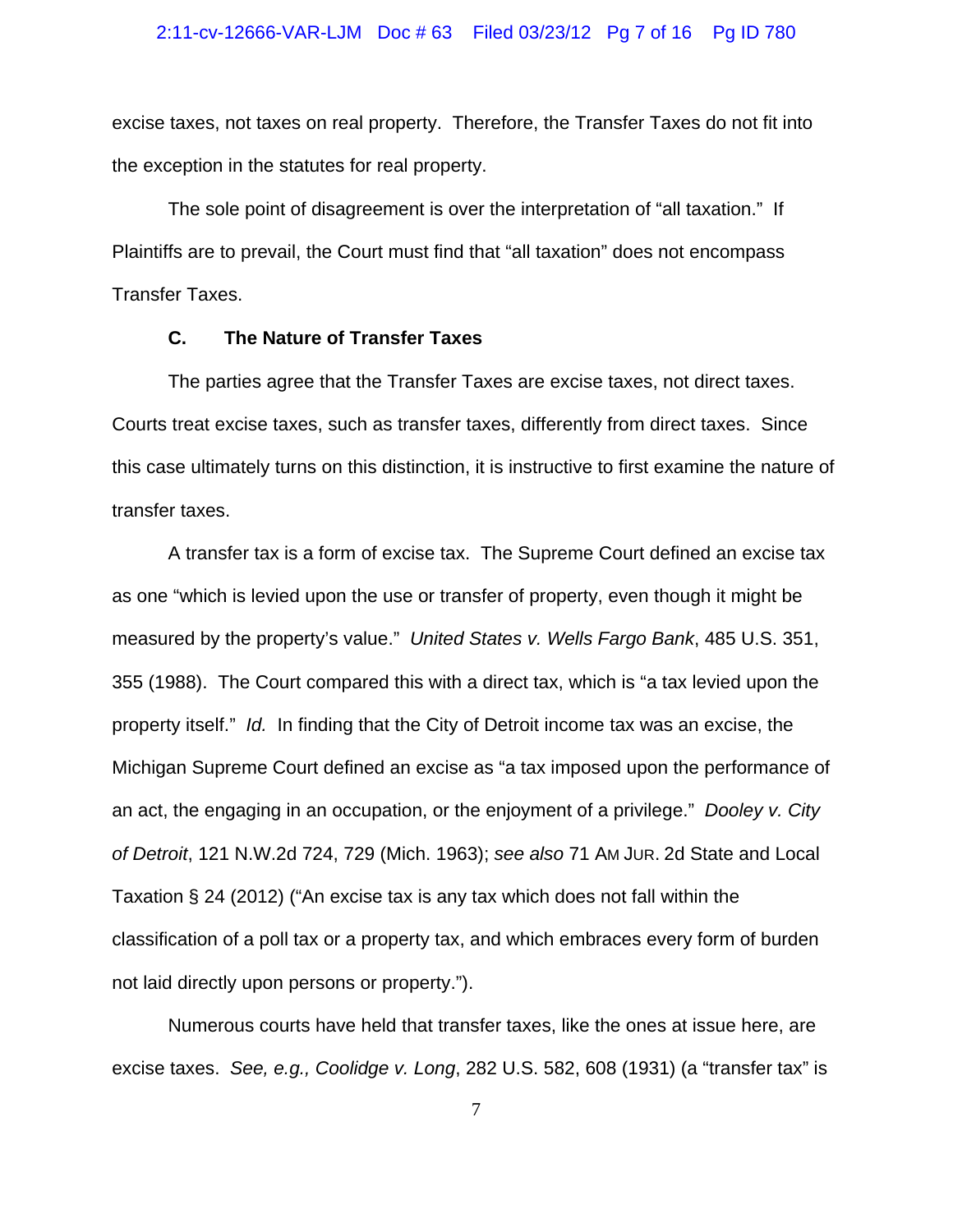## 2:11-cv-12666-VAR-LJM Doc # 63 Filed 03/23/12 Pg 8 of 16 Pg ID 781

"an excise on the privilege of transmission" of property rights); *Berry v. Kavanagh*, 137 F.2d 574, 575 ( $6<sup>th</sup>$  Cir. 1943) (federal "transfer tax measured by the consideration paid or agreed to be paid" is "an excise upon the privilege of selling lands, tenements or other realty. The burden of the tax attaches when the property is sold."); *Steven v. Comm'r of Internal Revenue*, No. 5497-03S, 2004 WL 1663400 at \*3 (U.S. Tax Ct. July 27, 2004) ("[T]his Court has held on several occasions that so-called transaction privileges taxes concerning the transfer of property are not deductible [for federal income tax purposes] because such taxes are not imposed on interests in property.").

The Michigan Transfer Taxes are excise taxes: they are taxes on the act of transferring the property, not on the property itself. The taxes are implicated only when property is conveyed, and a deed is recorded. *See* MCL §§ 207.502, 207.523. Because the Transfer Taxes are not taxes on real property, the Court must decide whether statutes which exempt Defendants from "all taxation," intend to exempt them from the payment of Transfer Taxes.

# **D. An Exemption from All Taxation Covers Only Direct Taxes, Not Excise Taxes**

Plaintiffs rely upon the Supreme Court's decision in *Wells Fargo* for the proposition that an exemption from "all taxation" does not cover excise taxes such as the Michigan Transfer Taxes. 485 U.S. 351. Plaintiffs say that *Wells Fargo* made clear that an exemption from all taxation covers only direct taxes, not excise taxes. The Court agrees.

In *Wells Fargo*, the Supreme Court considered whether certain items of personal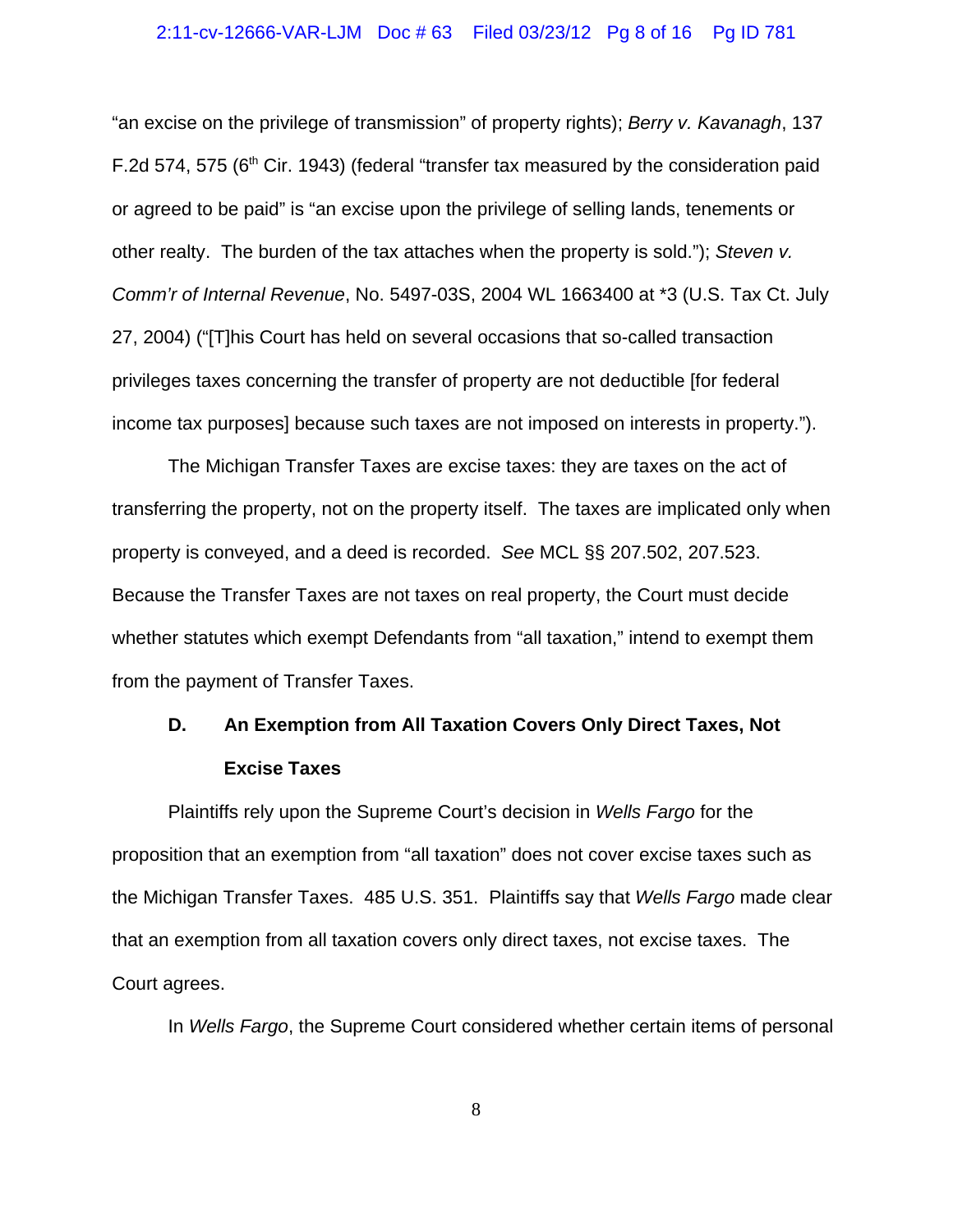## 2:11-cv-12666-VAR-LJM Doc # 63 Filed 03/23/12 Pg 9 of 16 Pg ID 782

property–"Project Notes"–were exempt from the federal estate tax. In the late 1930s, Congress passed the Housing Act, 50 Stat. 888 *et seq*., which empowered state and local governments to issue tax-free obligations called Project Notes to finance housing projects. 485 U.S. at 353. Congress provided that "[Project Notes], including interest thereon, . . . shall be exempt from all taxation now or hereafter imposed by the United States." *Id.* at 355. Discussing the exemption, the Supreme Court stated:

Well before the Housing Act was passed, an exemption of property from all taxation had an understood meaning: the property was exempt from *direct* taxation, but certain privileges of ownership, such as the right to transfer the property, could be taxed. Underlying this doctrine is the distinction between an excise tax, which is levied upon the use or transfer of property . . . and a tax levied upon the property itself. The former has historically been permitted even where the latter has been constitutionally or statutorily forbidden. *Id.*

After reviewing the case law, the Supreme Court held that the exemption from all taxation did not exempt the Project Notes from excise taxes such as the estate tax. The Court noted that where Congress had, on other occasions, exempted property from estate taxation, it generally referred specifically to the estate tax rather than to "all taxation." *Id.* at 356.

In reaching its conclusion, the Court reviewed over eighty years of Supreme

Court case law holding that excise taxes have historically been permitted, even when

tax on the property has been forbidden. In *Greiner v. Lewellyn*, 258 U.S. 384 (1922),

the Supreme Court held that the federal government could collect federal estate tax on bonds issued by the State of Pennsylvania, despite the fact that principles of federalism and dual sovereignty prevented the federal government from imposing a direct tax on the bonds. *Id.* at 387. The decision was based on the fact that the estate tax "is a duty or excise, and not a direct, tax like that on income from municipal bonds." *Id.* Similarly,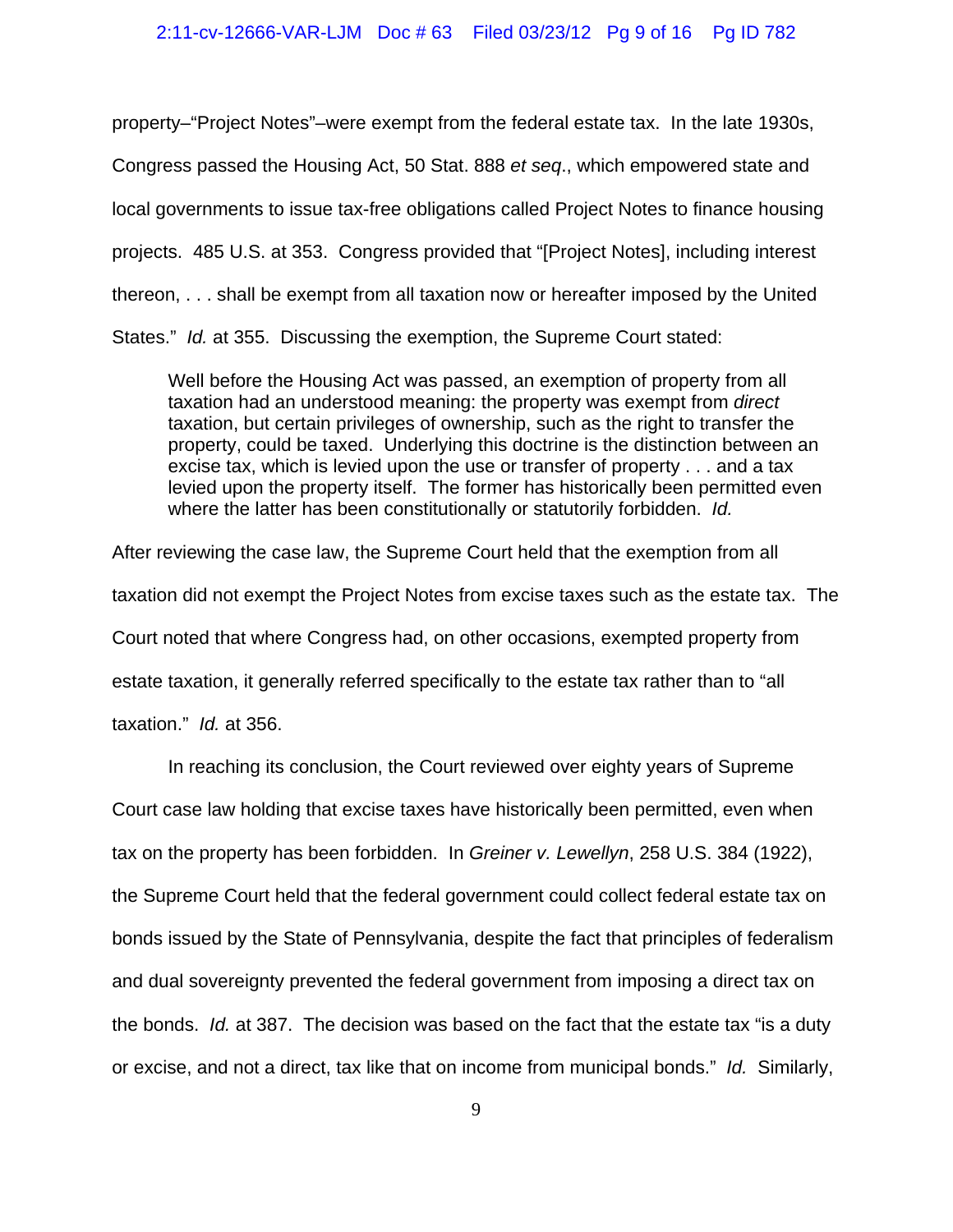## 2:11-cv-12666-VAR-LJM Doc # 63 Filed 03/23/12 Pg 10 of 16 Pg ID 783

the Supreme Court held in *Murdock v. Ward*, 178 U.S. 139, 148 (1900) that a federal tax exemption on federal bonds did not protect the bonds from inclusion in decedent's estate for purpose of calculating the estate tax. This decision, too, was based on the distinction between a direct tax and an excise tax. The Court relied on the fact that "the tax was not imposed on the property passing under the state laws, but on the right of transfer by will . . ." *Id.* at 146.

To help illustrate why excise taxes have historically been deemed permissible - even where direct taxes are statutorily or constitutionally prohibited -- the Court in *Murdock* discussed another type of excise tax, a corporate franchise tax. The Court noted that even though a state could not tax federal bonds directly, it could tax a corporation whose property is composed in whole or in part of federal bonds. 178 U.S. at 147. This is because such tax is imposed "not on specific property, but on the rights and privileges bestowed by the state." *Id.* A state bestows a corporation with the right to do business in the state, and the state maintains power to regulate corporations; consequently, the state is free to tax the corporation's activities within the state.

A third Supreme Court case, *United States Trust Co. v. Helvering*, 307 U.S. 57 (1939) applied the prior rules announced in *Greiner* and *Murdock* to conclude that statutes exempting federal obligations from "all taxation" referred only to direct taxation. The issue was whether proceeds of a War Risk Insurance policy that were exempt by federal statute from "all taxation," were still subject to the federal estate tax. The Court held they were because, "[a]n estate tax is not levied upon the property of which an estate is composed. It is an excise imposed upon the transfer of or shifting in relationships to property at death." *Id.* at 60.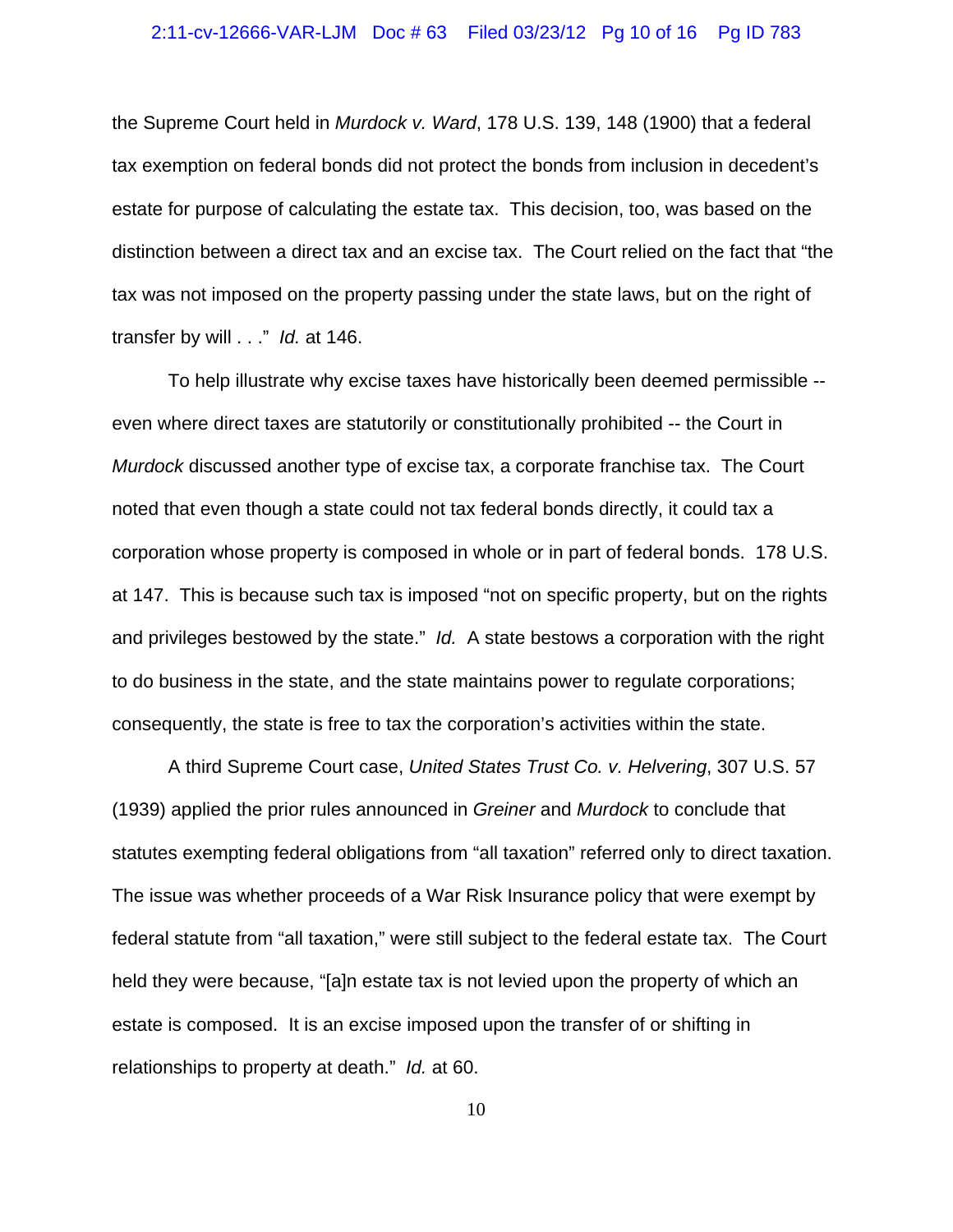## 2:11-cv-12666-VAR-LJM Doc # 63 Filed 03/23/12 Pg 11 of 16 Pg ID 784

The reasoning in *Wells Fargo* naturally follows these earlier decisions. The Court in *Wells Fargo* recognized that "all taxation" had an understood meaning, and that it applied only to direct taxes, not excise taxes.

*Wells Fargo* is dispositive of Plaintiff's case. Like the exemption in *Wells Fargo*, the exemptions here exempt Defendants from "all taxation." The Transfer Taxes, like the estate tax in *Wells Fargo*, are excise taxes. The Supreme Court in *Wells Fargo* made clear that where a statute prohibits the collection of "all taxation," an excise tax is still due "even where the latter [a property tax] has been constitutionally or statutorily forbidden." *Wells Fargo*, 485 U.S. at 355. *Wells Fargo* dictates that Defendants' statutory exemptions do not cover the Transfer Taxes.

Further, *Wells Fargo* states that "exemptions from taxation are not to be implied; they must be unambiguously proved." 485 U.S. at 354. Despite the presumption against implied exemptions, the Supreme Court still found that "all taxation" unambiguously did not include excise taxes. Because there is a presumption against implied tax exemptions, and "all taxation" has been implied to mean "direction taxation," and the Michigan Transfer Taxes are an excise tax rather than a direct tax, Defendants are unambiguously liable for the Transfer Taxes.

Defendants maintain that *Wells Fargo* is inapposite because the Supreme Court there considered an exemption of specific property from all taxation; here, the Court must consider whether entire corporations are exempt. The Court believes this does not make a difference. *Wells Fargo* is a case about the understood and longestablished meaning of "all taxation," the same statutory language in Defendants' exemptions. Moreover, the cases Defendants cite in support of their theory that the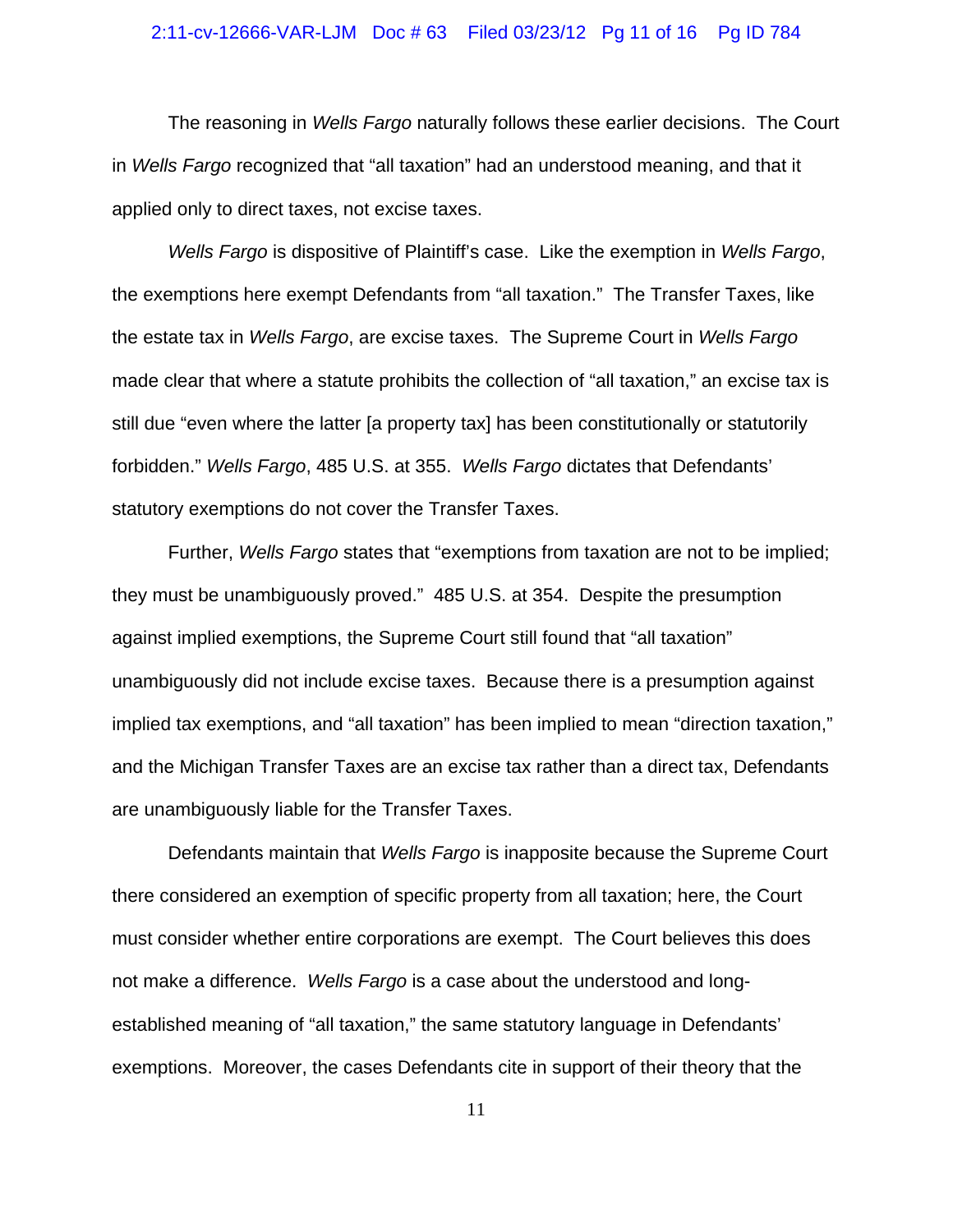Enterprises were granted broad entity exemptions are distinguishable.

Defendants' two most persuasive cases–*Laurens* and *Pittman*–involve states' attempted imposition of a documentary stamp tax on federal financial institutions that were similarly granted an exemption from "all taxation." In *Laurens Fed. Savings and Loan Ass'n v. South Carolina Tax Comm'n*, 365 U.S. 517 (1961), the Supreme Court considered a federal statute that exempted a Federal Home Loan Bank ("FHLB") "including its franchise, its capital, reserves, and surplus, its advances, and its income" from "all taxation." *Id.* at 519, citing 12 U.S.C. § 1433. The issue was whether "advances," or loans, secured by promissory notes, were subject to a state documentary stamp tax. The Court held that they were not. The Court believed that the stamp tax, in essence, amounted to a direct tax on the "advances" of the FHLB, and that advances were an integral part of the loan transactions. *Id.* at 522. In *Pittman v. Home Owners' Loan Corp.*, 308 U.S. 21 (1939), the Supreme Court considered similar facts and held that a federal mortgage bank was exempt from paying a stamp tax on mortgages. The Court again implied that the stamp tax was, by its nature, akin to a direct tax because it was imposed on an "indispensable element[] in the lending operations authorized by Congress." *Id.* at 32. The Court construed the term "loans" in the exemption to cover the entire lending process, and found that the stamp tax amounted to an impermissible tax on "loans."

Michigan Transfer Taxes are imposed on the privilege of doing business, not on the Enterprises themselves. Therefore, *Laurens* and *Pittman* are inapplicable. The Transfer Taxes are not imposed on "loans" or "advances" of the Enterprises, but rather on one of their activities: the transfer of property. Moreover, the loans and advances at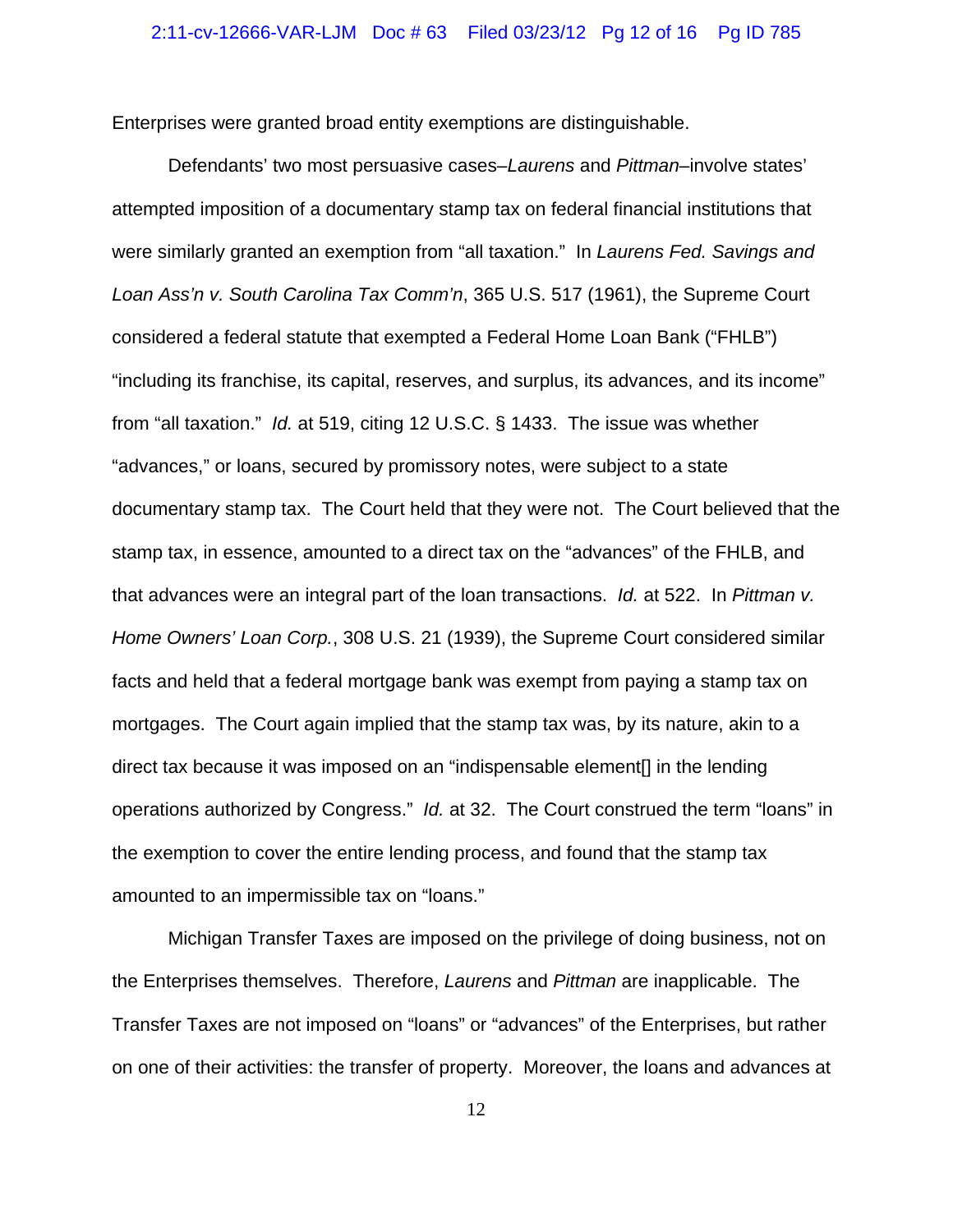## 2:11-cv-12666-VAR-LJM Doc # 63 Filed 03/23/12 Pg 13 of 16 Pg ID 786

issue in *Laurens* and *Pittman* were an indispensable part of the banks' businesses, and were expressly authorized by Congress. There is no suggestion that the Michigan Transfer Taxes affect an indispensable part of the Enterprises' businesses. Lastly, although the Supreme Court interpreted federal statutes in *Laurens* and *Pittman*, constitutional immunity bolstered the Court's reasoning. *See, e.g., Pittman*, 308 U.S. at 32 ("[T]he activities of the Corporation through which the national government lawfully acts must be regarded as governmental functions and as entitled to whatever immunity attaches to those functions when performed by the government itself . . ."). There is no suggestion here that the Enterprises are constitutionally immune from taxation. Thus, the suggestion that their activities as corporations are immune is even further attenuated.

Other cases cited by Defendants are also not on point. In *Fed. Land Bank of St. Paul v. Bismarck Lumber Co.*, 314 U.S. 95 (1941), the Supreme Court held that a federal land bank granting a statutory exemption similar to the Enterprises' was exempt from state sales tax. The Court relied on the fact that the land bank was constitutionally immune from taxation due to its status as a federal instrumentality. *Id.* at 102 ("Congress has the power to protect the instrumentalities which it has constitutionally created."). Again, there is no suggestion here that the Enterprises are instrumentalities of the federal government. Defendants' took the position that their status as federal instrumentalities was irrelevant.

 In *Federal Lank Bank of Wichita v. Board of County Commissioners*, 368 U.S. 146, 149 (1961), the Supreme Court held that a federal land bank was not subject to state personal property taxes on its interests in oil and gas leases. The personal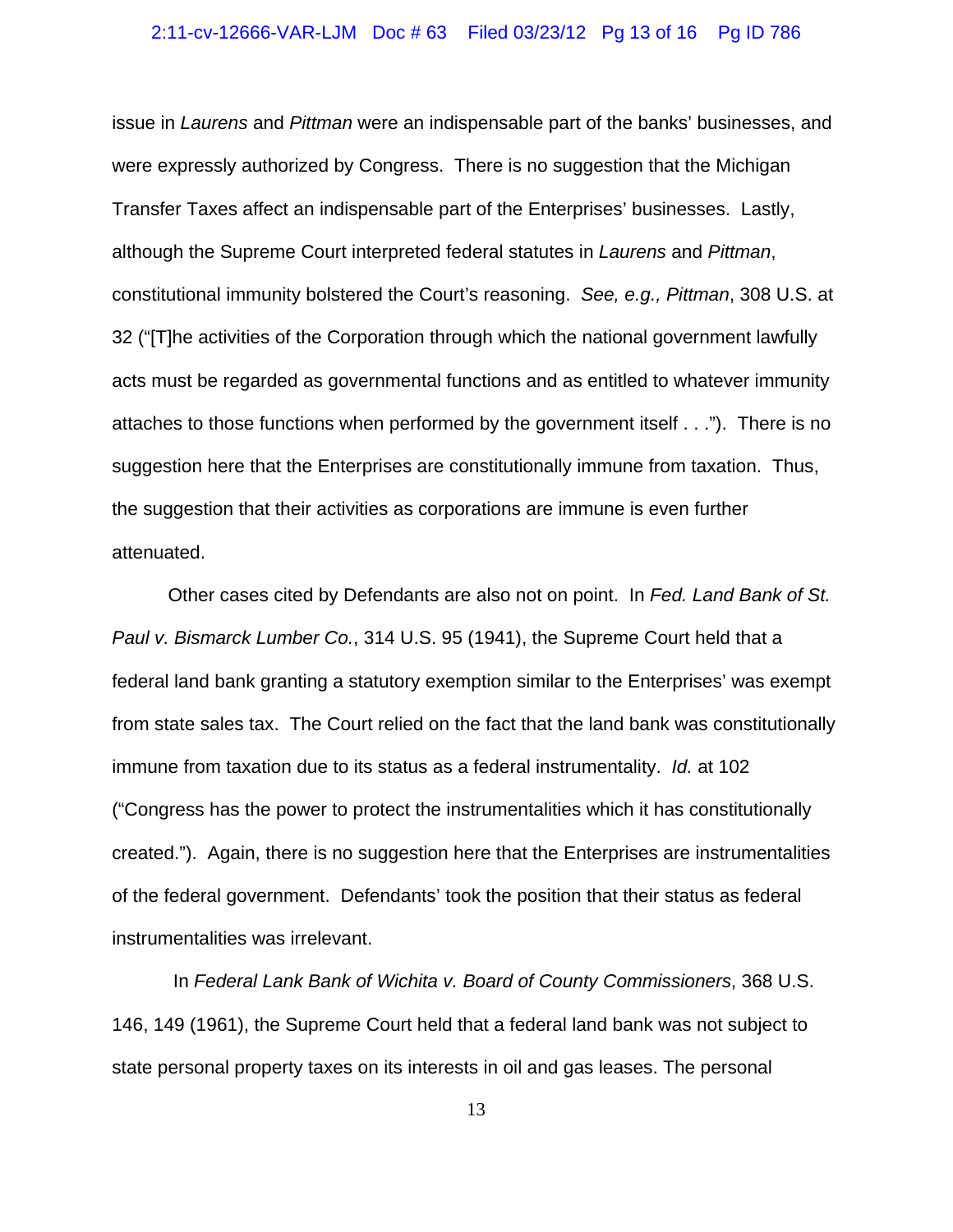## 2:11-cv-12666-VAR-LJM Doc # 63 Filed 03/23/12 Pg 14 of 16 Pg ID 787

property tax at issue was a direct tax. This case does not affect the Court's analysis regarding the Transfer Taxes. Further, it appears the Court in *Wichita* relied on constitutional immunity in reaching its decision. *Id.* At 149 ("Congress has the power to determine, within the limits of the Constitution, the extent that its *instrumentalities* shall enjoy immunity from state taxation.") (emphasis added). Defendants have never argued that the Enterprises are federal instrumentalities.

In the end, this case turns on the interpretation of "all taxation." *Wells Fargo* held that all taxation means all direct taxation, not excise taxation. Defendants' cases do not change this analysis . Because the Michigan Transfer Taxes are excise taxes, Defendants are liable.

## **E. The Michigan Exemption**

Plaintiffs also seek a ruling that Defendants are not exempt under a Michigan law which exempts government entities from taxation. Defendants argued that the Court need not reach this issue, since they said they were exempt under the federal exemption, and that the federal exemption controlled by way of the Supremacy Clause of the Constitution. Defendants did not address the state law exemption in their briefs, or at oral argument. Because the Court found that Defendants are not exempt under the federal statutes, it will briefly address the Michigan exemption.

The Michigan exemption states that a deed is exempt from the Transfer Taxes if it is:

A written instrument in which the grantor is the United States, this state, a political subdivision or municipality of this state, or an officer fo the United States or of this state, or a political subdivision or municipality of this state, acting in his or her official capacity. M.C.L. § 207.523.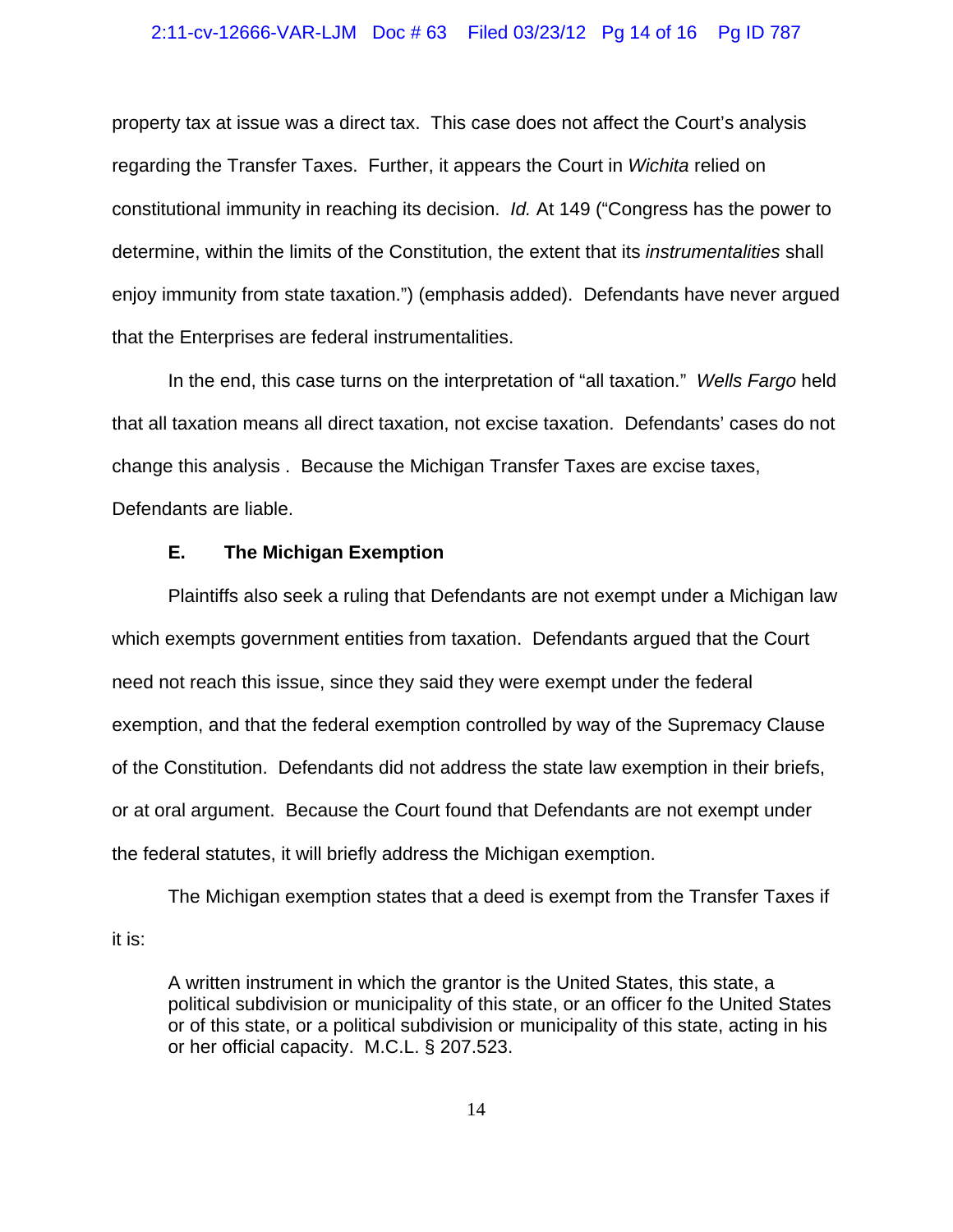## 2:11-cv-12666-VAR-LJM Doc # 63 Filed 03/23/12 Pg 15 of 16 Pg ID 788

Defendants have repeatedly maintained that their status as federal instrumentalities is irrelevant. They did not argue at any point that they are federal instrumentalities. A recent case from the District of Nevada held that Fannie Mae is not a federal instrumentality for tax purposes. *See Nevada v. Countrywide Home Loans*, 812 F.Supp. 2d 1211, 1216-18 (D. Nev. Sept. 16, 2011). The Court relied on the fact that Fannie Mae is "essentially a privately owned mortgage banker." *Id.* at 1217.

The Enterprises are not federal instrumentalities; they are not exempt under the Michigan statute.

## **IV. CONCLUSION**

In the end, this case turns on a single question: whether a statutory exemption from "all taxation" includes excise taxes such as the Michigan Transfer Taxes. *Wells Fargo* dictates that it does not. Accordingly, the Enterprises are liable for the Transfer Taxes.

Plaintiffs' and State Plaintiff's motion for summary judgment is **GRANTED**. Defendants' motion is **DENIED**. The issue of damages remains.

## **IT IS ORDERED.**

S/Victoria A. Roberts Victoria A. Roberts United States District Judge

Dated: March 23, 2012